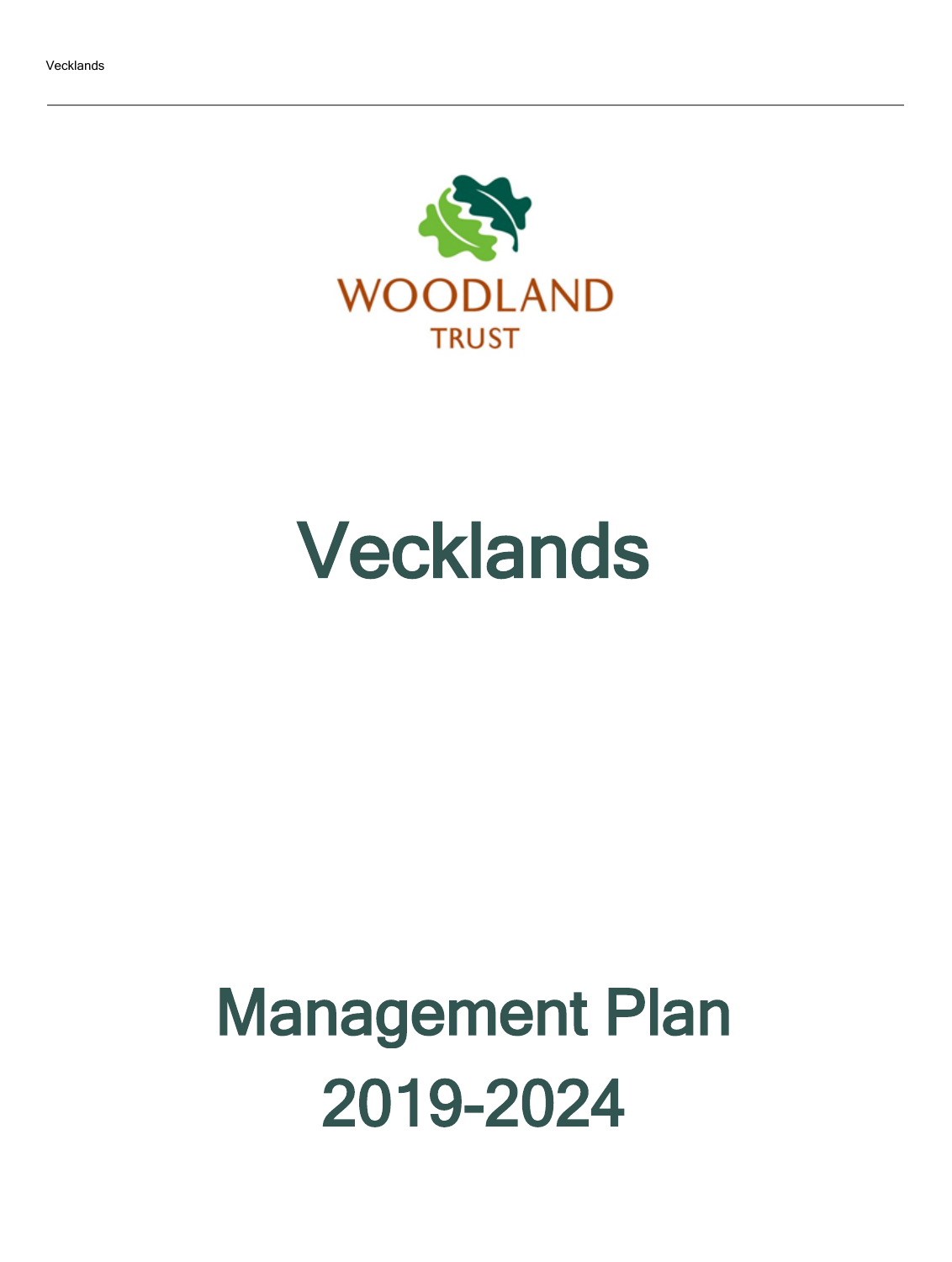## MANAGEMENT PLAN - CONTENTS PAGE

ITEM Page No.

Introduction

Plan review and updating

## Woodland Management Approach

**Summary** 

- 1.0 Site details
- 2.0 Site description
	- 2.1 Summary Description
	- 2.2 Extended Description
- 3.0 Public access information
	- 3.1 Getting there
	- 3.2 Access / Walks
- 4.0 Long term policy
- 5.0 Key Features
	- 5.1 Informal Public Access
	- 5.2 Secondary Woodland
- 6.0 Work Programme
- Appendix 1: Compartment descriptions
- Appendix 2: Harvesting operations (20 years)

**Glossary** 

## MAPS

Access Conservation Features Management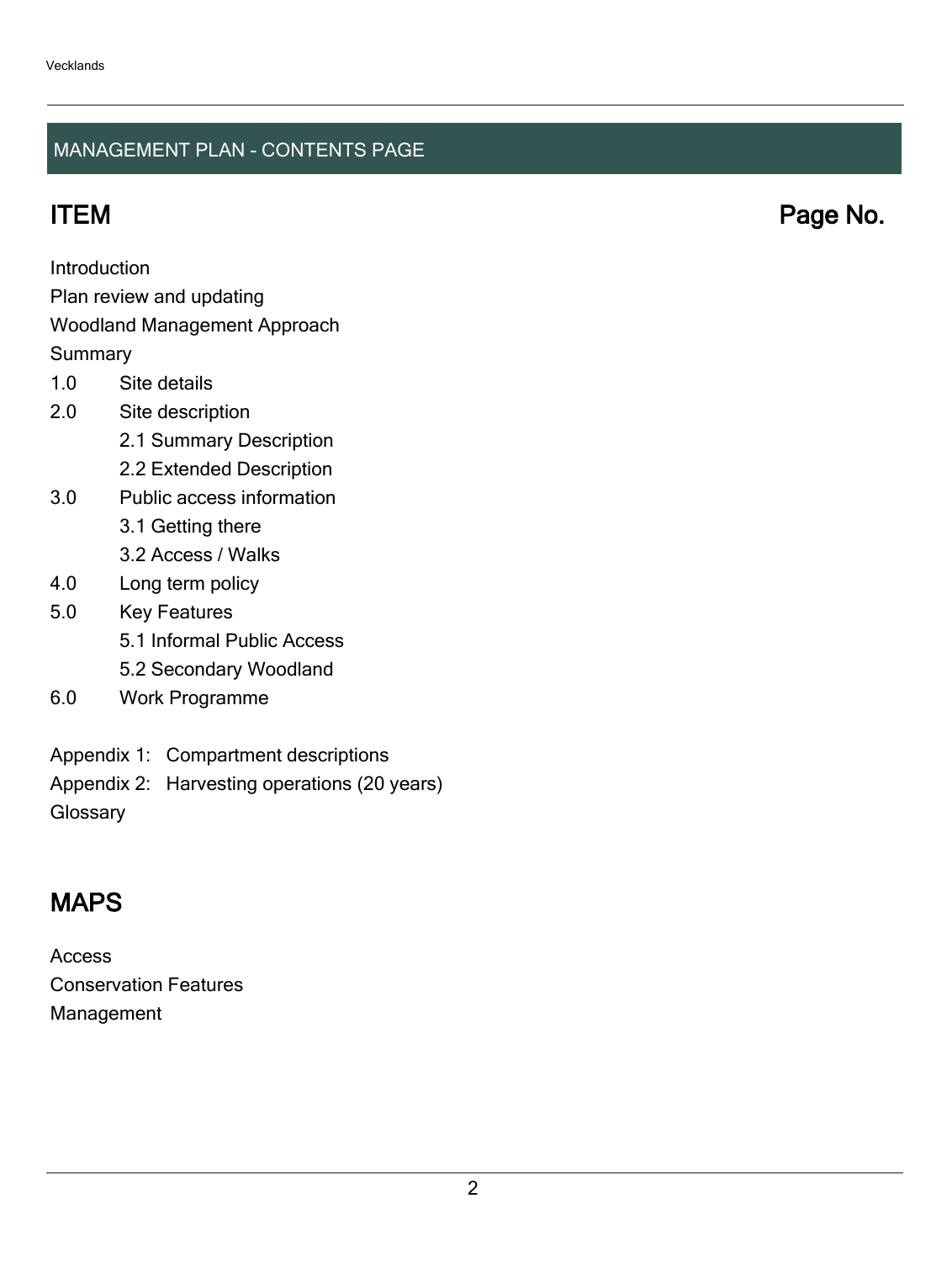## THE WOODLAND TRUST

## INTRODUCTION

The Trust's corporate aims and management approach guide the management of all the Trust's properties, and are described on Page 4. These determine basic management policies and methods, which apply to all sites unless specifically stated otherwise. Such policies include free public access; keeping local people informed of major proposed work; the retention of old trees and dead wood; and a desire for management to be as unobtrusive as possible. The Trust also has available Policy Statements covering a variety of woodland management issues.

The Trust's management plans are based on the identification of Key Features for the site and setting objectives for their management. A monitoring programme (not included in this plan) ensures that these objectives are met and any necessary management works are carried out.

Any legally confidential or sensitive species information about this site is not included in this version of the plan.

## PLAN REVIEW AND UPDATING

The information presented in this Management plan is held in a database which is continuously being amended and updated on our website. Consequently this printed version may quickly become out of date, particularly in relation to the planned work programme and on-going monitoring observations. Please either consult The Woodland Trust website [www.woodlandtrust.org.uk](http://www.woodlandtrust.org.uk/) or contact the Woodland Trust [\(wopsmail@woodlandtrust.org.uk](mailto:wopsmail@woodlandtrust.org.uk)) to confirm

details of the current management programme.

There is a formal review of this plan every 5 years and a summary of monitoring results can be obtained on request.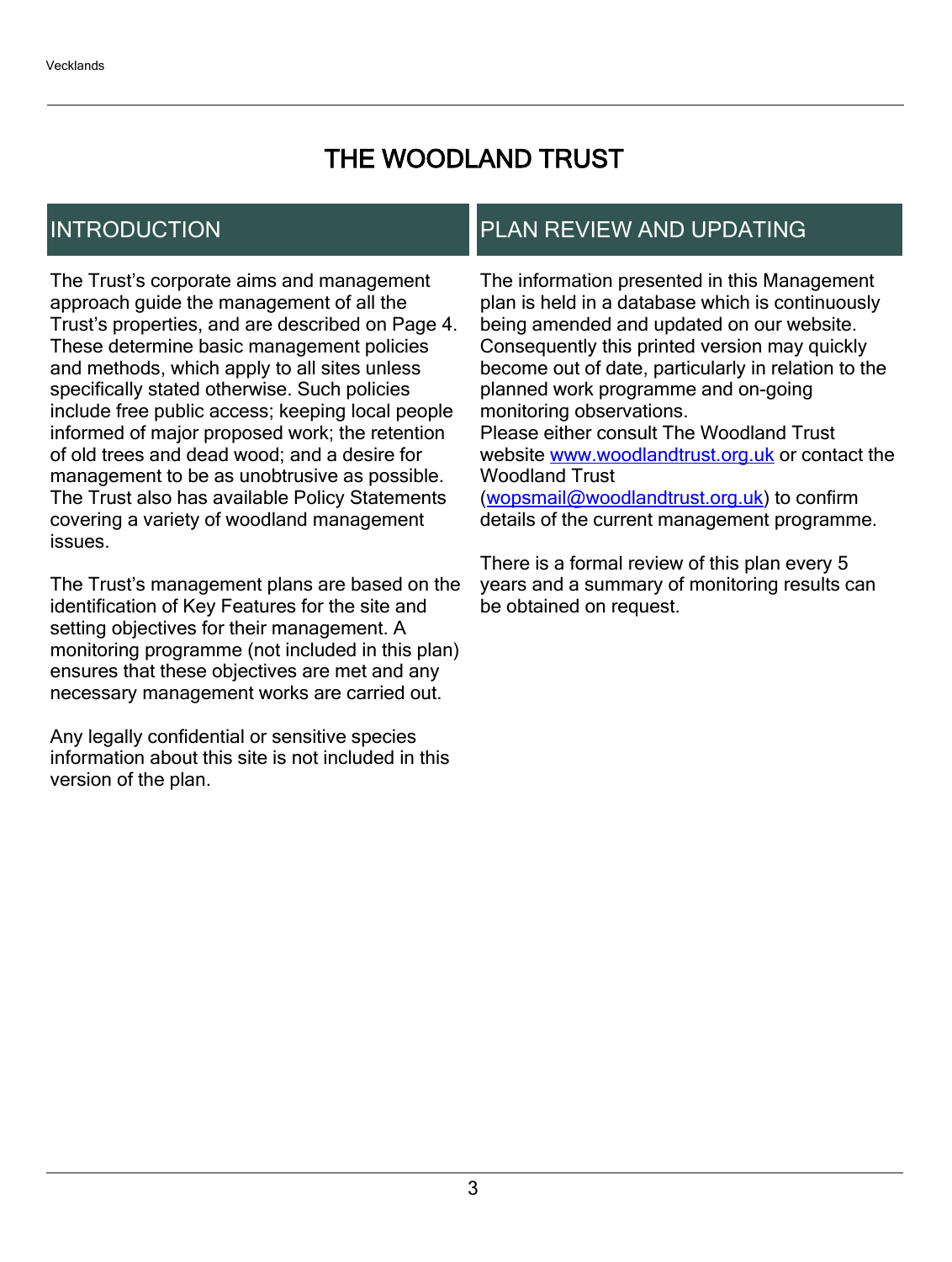## WOODLAND MANAGEMENT APPROACH

The management of our woods is based on our charitable purposes, and is therefore focused on improving woodland biodiversity and increasing peoples' understanding and enjoyment of woodland. Our strategic aims are to:

- Protect native woods, trees and their wildlife for the future
- Work with others to create more native woodlands and places rich in trees
- Inspire everyone to enjoy and value woods and trees

All our sites have a management plan which is freely accessible via our website [www.woodlandtrust.org.uk.](http://www.woodlandtrust.org.uk/) Our woods are managed to the UK Woodland Assurance Standard (UKWAS) and are certified with the Forest Stewardship Council® (FSC®) under licence FSC-C009406 and through independent audit.

In addition to the guidelines below we have specific guidance and policies on issues of woodland management which we review and update from time to time.

We recognise that all woods are different and that the management of our sites should also reflect their local landscape and where appropriate support local projects and initiatives. Guidelines like these provide a necessary overarching framework to guide the management of our sites but such management also requires decisions based on local circumstances and our Site Manager's intimate knowledge of each site.

The following guidelines help to direct our woodland management:

- 1. Our woods are managed to maintain their intrinsic key features of value and to reflect those of the surrounding landscape. We intervene when there is evidence that it is necessary to maintain or improve biodiversity and to further the development of more resilient woods and landscapes.
- 2. We establish new native woodland using both natural regeneration and tree planting, but largely the latter, particularly when there are opportunities for involving people.
- 3. We provide free public access to woods for quiet, informal recreation and our woods are managed to make them accessible, welcoming and safe.
- 4. The long term vision for our non-native plantations on ancient woodland sites is to restore them to predominantly native species composition and semi-natural structure, a vision that equally applies to our secondary woods.
- 5. Existing semi-natural open-ground and freshwater habitats are restored and maintained wherever their management can be sustained and new open ground habitats created where appropriate.
- 6. The heritage and cultural value of sites is taken into account in our management and, in particular, our ancient trees are retained for as long as possible.
- 7. Woods can offer the potential to generate income both from the sustainable harvesting of wood products and the delivery of other services. We will therefore consider the potential to generate income from our estate to help support our aims.
- 8. We work with neighbours, local people, organisations and other stakeholders in developing the management of our woods. We recognise the benefits of local community woodland ownership and management. Where appropriate we allow our woods to be used to support local woodland, conservation, education and access initiatives.
- 9. We use and offer the estate where appropriate, for the purpose of demonstration, evidence gathering and research associated with the conservation, recreational and sustainable management of woodlands. In particular we will develop and maintain a network of long-term monitoring sites across the estate.
- 10 Any activities we undertake will conform to sustainable forest management principles, be appropriate for the site and will be balanced with our primary objectives of enhancing the biodiversity and recreational value of our woods and the wider landscapes.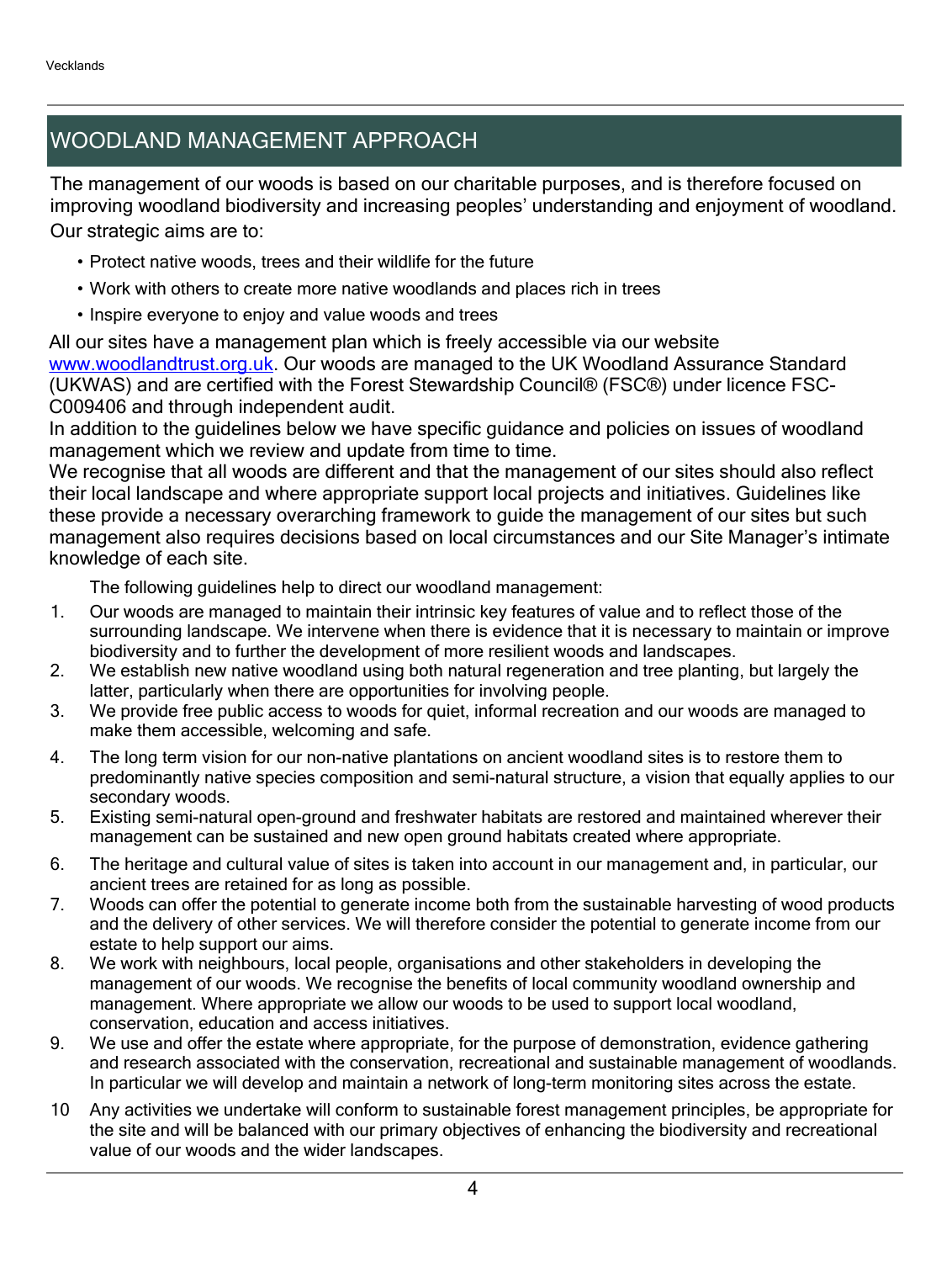## SUMMARY

This public management plan briefly describes the site, specifically mentions information on public access, sets out the long term policy and lists the Key Features which drive management actions. The Key Features are specific to this site - their significance is outlined together with their long (50) year+) and short (5 year) term objectives. The short term objectives are complemented by a detailed Work Programme for the period of this management plan. Detailed compartment descriptions are listed in the appendices which include any major management constraints and designations. A short glossary of technical terms is at the end. The Key Features and general woodland condition of this site are subject to a formal monitoring programme which is maintained in a central database. A summary of monitoring results is available on request.

## 1.0 SITE DETAILS

| Site name:      | Vecklands                           |
|-----------------|-------------------------------------|
| Location:       | Yetminster                          |
| Grid reference: | ST597105, OS 1:50,000 Sheet No. 194 |
| Area:           | 5.97 hectares (14.75 acres)         |
| Designations:   |                                     |

## 2.0 SITE DESCRIPTION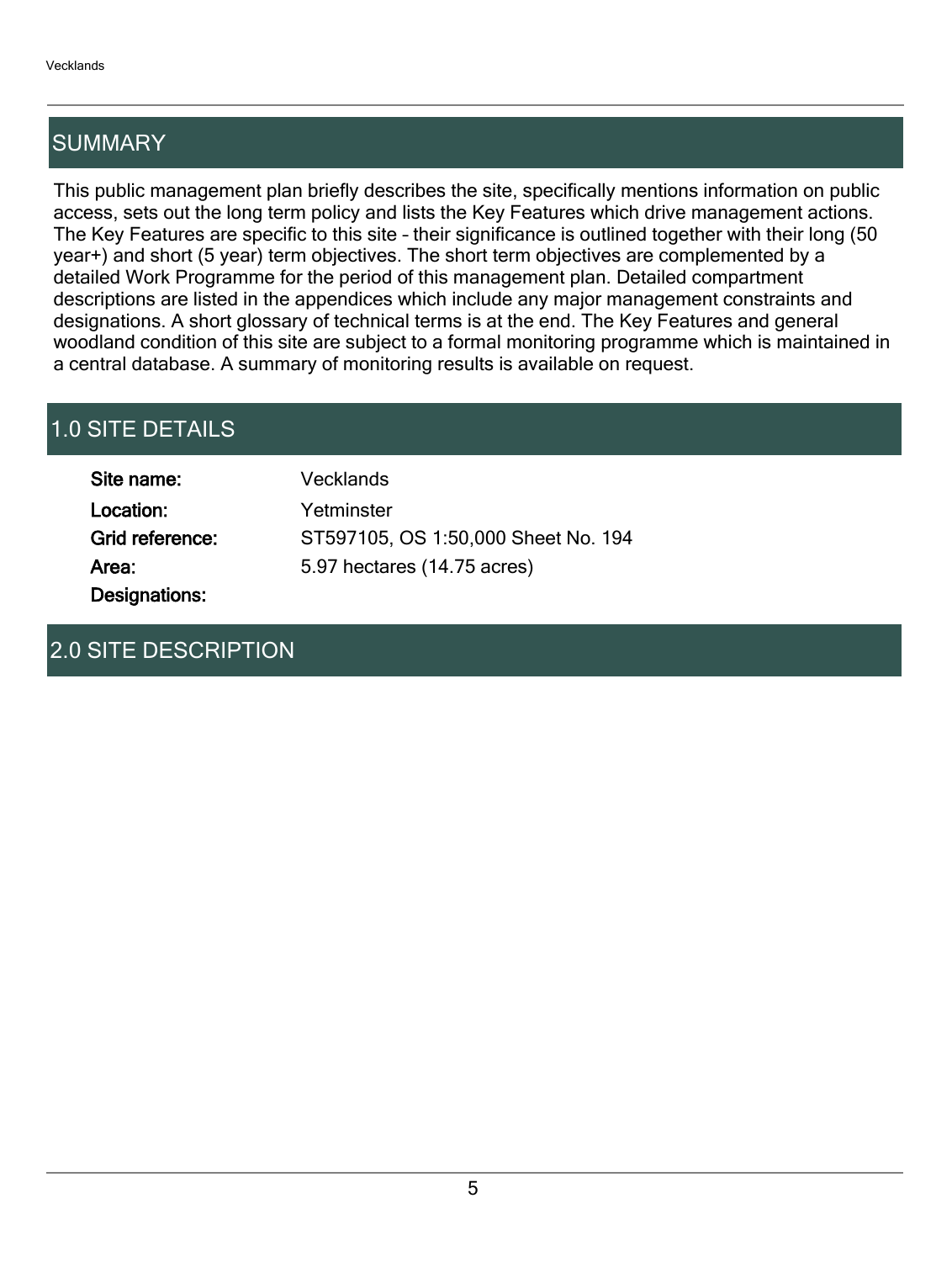## 2.1 Summary Description

Vecklands is an attractive, 5.9ha young woodland located a few miles southeast of Yeovil, in the Dorset village of Yetminster. The site was created as part of a Woodland Trust millennium project known as Woods on your Doorstep. Local people were involved with the fundraising, design and planting of the site which took place between 1998 and 1999.

The layout of the woodland provides a good mix of native broadleaved trees and shrubs principally oak, ash, cherry, birch, willow and aspen with hazel and blackthorn forming the main shrub species. Ground flora is mainly generalist species such as hogweed and cleavers, but other species are starting to establish such as cow parley and red campion.

Approximately 20% of the site remains open ground, formed through the wide rides. The site was formerly arable farmland and the old field layout can still be seen from the mature hedgerows in and around the wood which are a valuable habitat for a variety of wildlife. The hedge running north/south through the wood, and the more northerly of the two east /west hedgerows are situated on a small wood/earth bank.

Vecklands lies just within the western tip of the National Character Area 133: Blackmore Vale and Vale of Wardour, where it borders NCA 140. Yeovil Scarplands and demonstrates one of the key characteristics of the NCA: "Small irregular and rectilinear pasture fields with hedgerow oak trees and many scattered small broadleaved woodlands". The site contributes to the 6% of the NCA that is broadleaved woodland.

The wood also lies within the "Limestone hills" Landscape Character Area classification (LCA) and demonstrates the dense hedgerows and woodland characteristic of this LCA. Through the planting and establishment of the site, the wood contributes to one of the key management guidance of the LCA, which includes the enhancement of woodland through small scale planting.

The wood is located on the south eastern edge of the village, with housing to the north, a railway line to the west and farmland to the south. A country lane forms the eastern boundary, beyond which are a few residential properties. Overall the wider surrounding landscape is sparsely wooded.

The site is fairly flat, with the main part of the site having a gentle gradient downhill in a northerly direction and with the south western corner sloping to the south and west.

A network of grass surfaced permissive paths give good public access throughout the site with two public footpaths coming in from the south eastern and south western corners with both exiting the site at the northern entrance. These public footpaths connect the wood to the wider landscape. There are access points for pedestrians on the north side as well as the south west and south eastern corners. The wood lies on shallow lime-rich soils which are seasonally water logged, so the woodland paths can be muddy at times.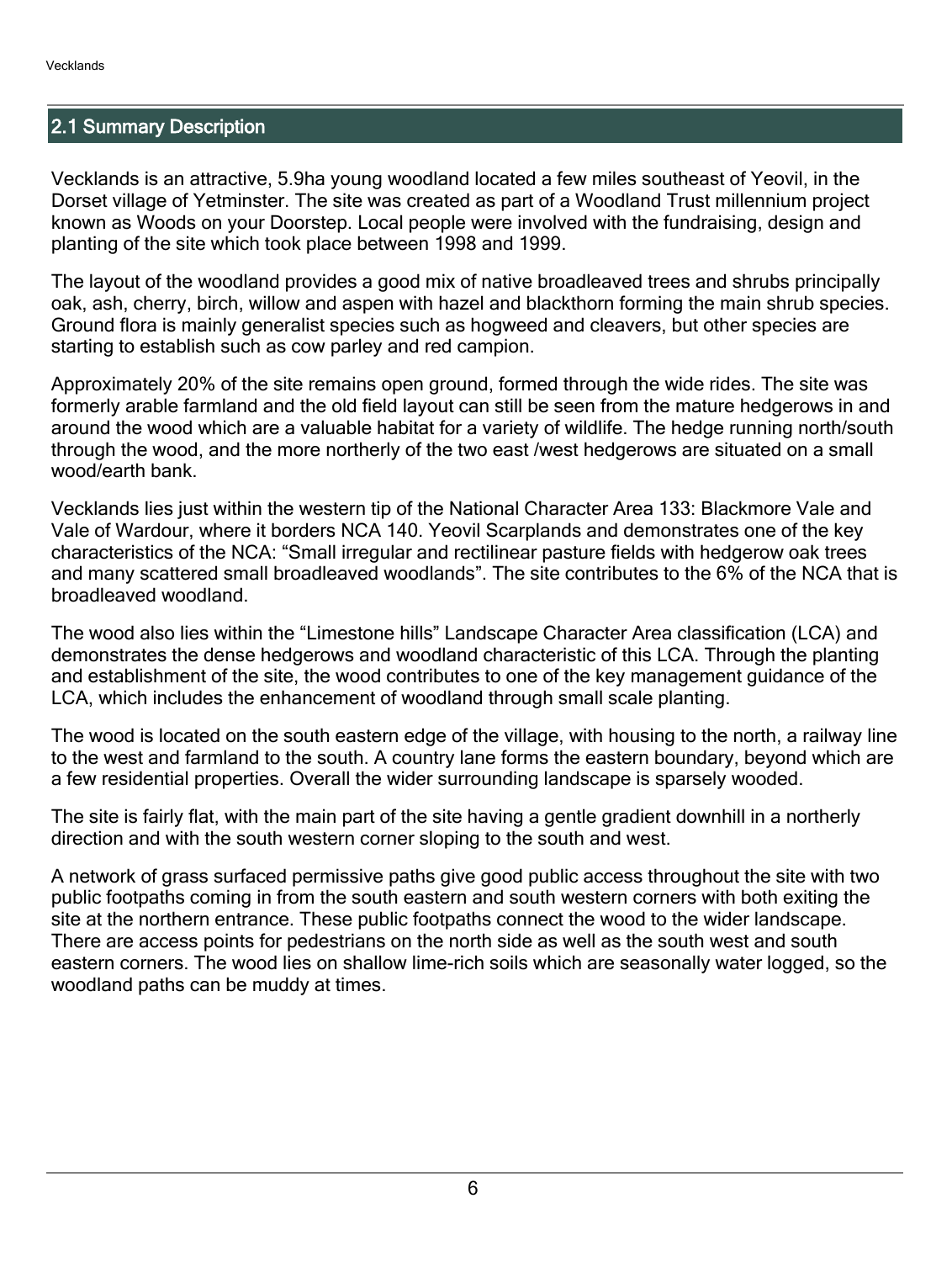## 2.2 Extended Description

Vecklands is an attractive, 5.9ha young woodland located a few miles southeast of Yeovil, in the Dorset village of Yetminster. The site was created as part of a Woodland Trust millennium project known as Woods on your Doorstep. Local people were involved with the fundraising, design and planting of the site which took place between 1998 and 1999.

The layout of the woodland provides a good mix of native broadleaved trees and shrubs principally oak, ash, cherry, birch, willow and aspen with hazel and blackthorn forming the main shrub species. Ground flora is mainly generalist species such as hogweed and cleavers, but other species are starting to establish such as cow parley and red campion.

Approximately 20% of the site remains open ground, formed through the wide rides. The site was formerly arable farmland and the old field layout can still be seen from the mature hedgerows in and around the wood which are a valuable habitat for a variety of wildlife. The hedge running north/south through the wood, and the more northerly of the two east /west hedgerows are situated on a small wood/earth bank.

Vecklands lies just within the western tip of the National Character Area 133: Blackmore Vale and Vale of Wardour, where it borders NCA 140. Yeovil Scarplands and demonstrates one of the key characteristics of the NCA: "Small irregular and rectilinear pasture fields with hedgerow oak trees and many scattered small broadleaved woodlands". The site contributes to the 6% of the NCA that is broadleaved woodland.

The wood also lies within the "Limestone hills" Landscape Character Area classification (LCA) and demonstrates the dense hedgerows and woodland characteristic of this LCA. Through the planting and establishment of the site, the wood contributes to one of the key management guidance of the LCA, which includes the enhancement of woodland through small scale planting.

The wood is located on the south eastern edge of the village, with housing to the north, a railway line to the west and farmland to the south. A country lane forms the eastern boundary, beyond which are a few residential properties. Overall the wider surrounding landscape is sparsely wooded.

The site is fairly flat, with the main part of the site having a gentle gradient downhill in a northerly direction and with the south western corner sloping to the south and west.

A network of grass surfaced permissive paths give good public access throughout the site with two public footpaths coming in from the south eastern and south western corners with both exiting the site at the northern entrance. These public footpaths connect the wood to the wider landscape. There are access points for pedestrians on the north side as well as the south west and south eastern corners. The wood lies on shallow lime-rich soils which are seasonally water logged, so the woodland paths can be muddy at times.

## 3.0 PUBLIC ACCESS INFORMATION

3.1 Getting there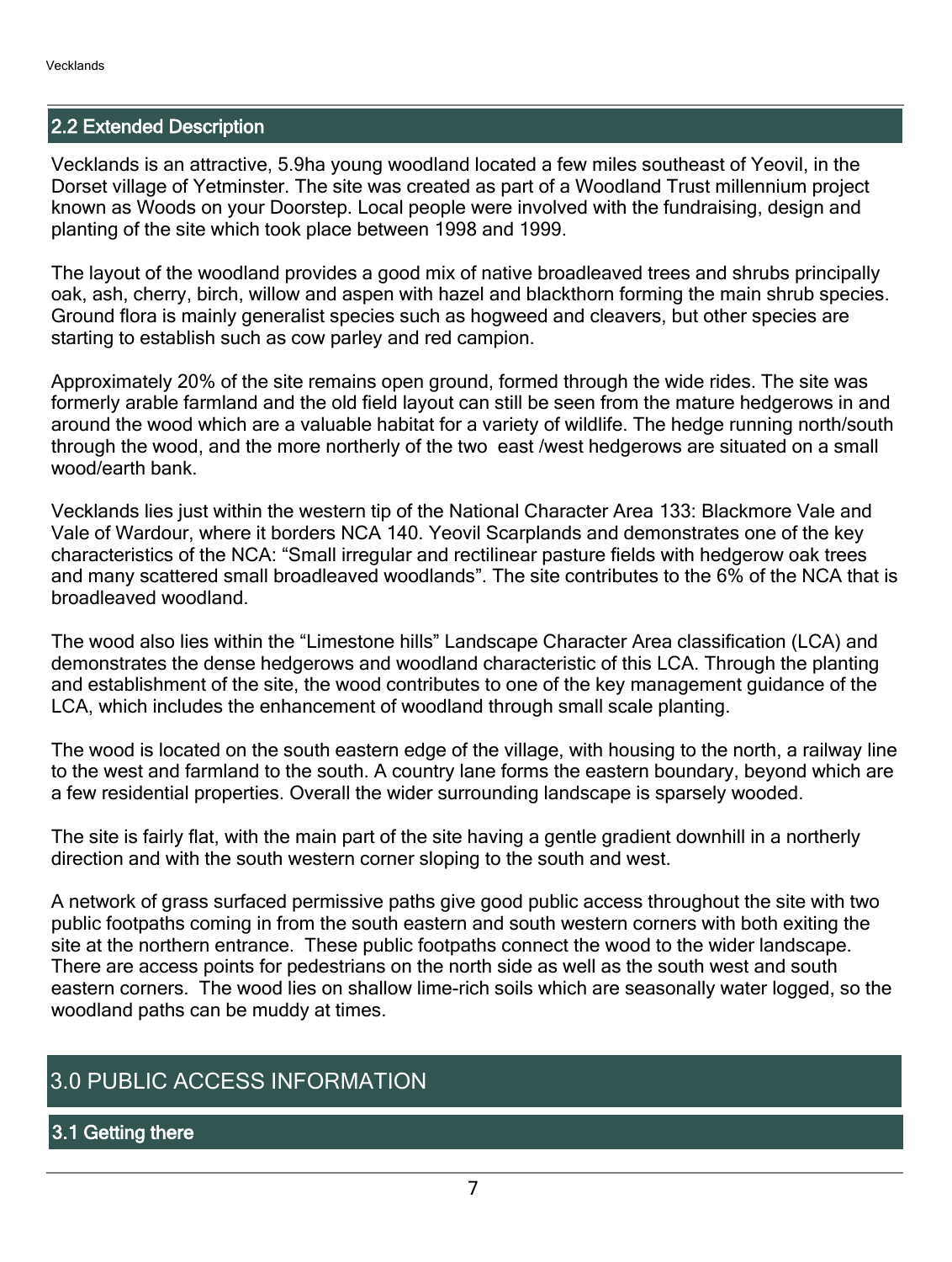Directions to main entrance:

1. In the village of Yetminster, head east along the High Street for 0.5 miles, passing over the railway line and the road becomes known as Brister End.

2. Pass Eastlands (cul-de-sac) on your right and take the next lane on your right, which is opposite a lane called Willow Farm (cul-de-sac). The entrance to the wood is at the end of this lane (approx. 50metres)

## 3.2 Access / Walks

Access.

There are three official pedestrian entrances to Vecklands Wood. Public footpaths lead into the south western corner, the South Eastern corner from Downs Lane and also enable access from the north of the site from a road known as Brister End. Parking is available on the streets of the village.

## Paths.

There are a number of permissive paths that can form various circular routes around the woodland. Two public footpaths cross the site from the south western and south eastern corners and meet up at the northern entrance to the site. The site is generally flat but can be waterlogged and muddy at times.

## Public transport

Nearest Bus Stop : Yetminster Station. Accessible from Yeovil and Dorchester via Damory Coaches, Service No. 74 (Information from Traveline November 2014, www.traveline.org.uk). From the station it is half a mile walk through the village east to the main northern entrance.

Nearest Station : Yetminster, on the Bristol - Dorchester line run by First Great Western (Information from Traveline November 2014 www.traveline.org.uk). From the station it is half a mile walk through the village east to the main northern entrance.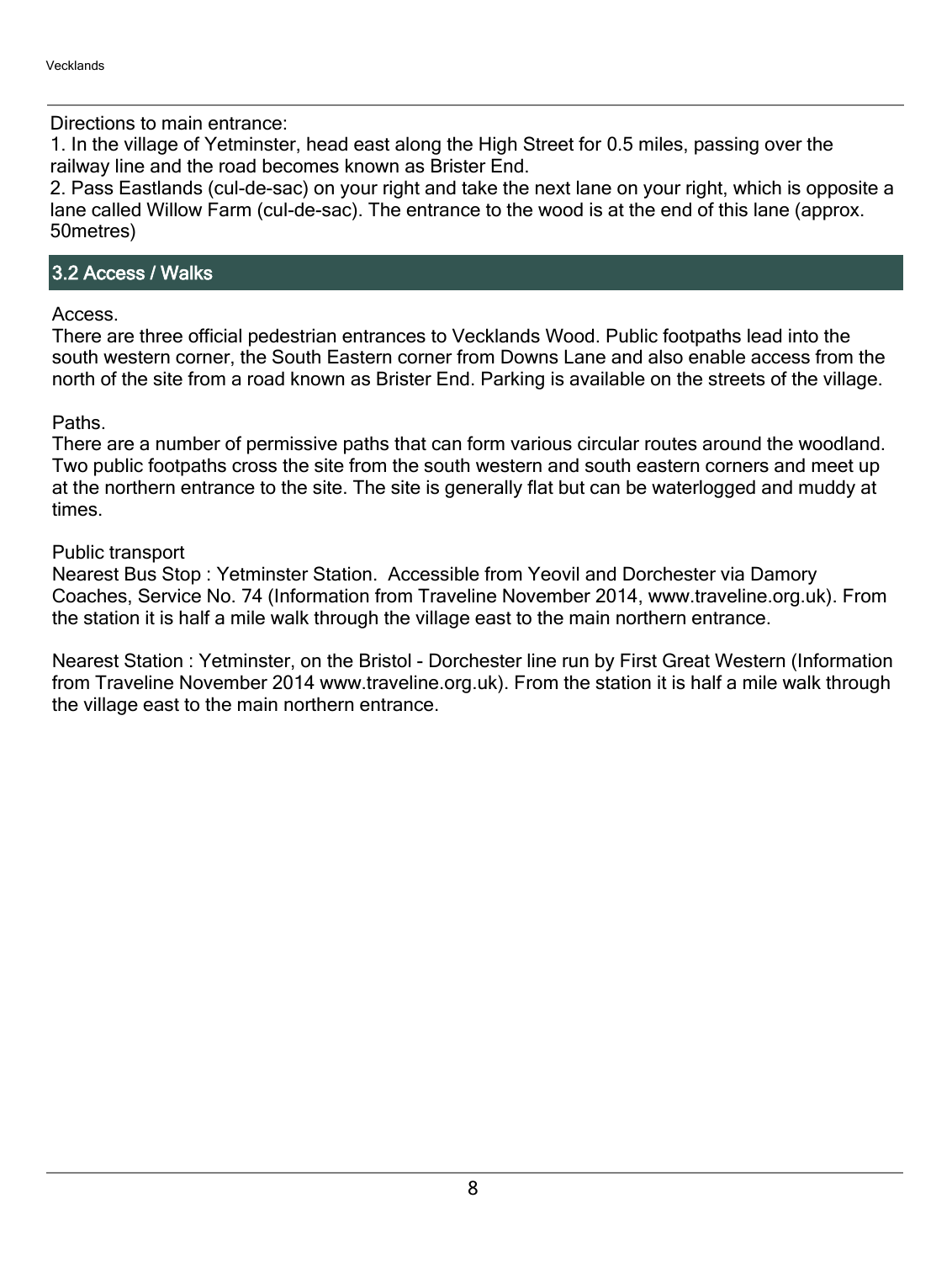## 4.0 LONG TERM POLICY

The long-term intention is that Vecklands will develop into mature, native, broadleaved woodland with a healthy canopy of trees with an understorey of woodland shrubs, integrating with other habitats such as the hedges. Open space, provided through the path network and open areas underneath powerlines with associated open ride side habitat will be maintained as part of the woodland design.

The woodland will be managed via a continuous cover regime encouraging natural processes such as retaining windblown trees /standing deadwood which will result in holes in the canopy allowing light onto the woodland floor, providing new opportunities for natural regeneration. Fallen and standing deadwood should remain as long as safety considerations allow. Through any management works, some level of deadwood onsite will be retained to further increase this habitat aspect of the site. The mature hedges (conservation feature CF4) will become integrated into the planted area and be an important habitat for wildlife. The wood banks (HF1) will be retained and protected during any management works.

Site boundaries and official paths will be monitored for tree safety and appropriate woodland structure and will be managed in accordance with Woodland Trust policies with works actioned as necessary e.g. for safety/legal reasons. The site will be monitored for any non-native / invasive plant species; pests and diseases and any management carried out as necessary in accordance with Woodland Trust policies. Woodland margins will be monitored and managed as necessary e.g. to maintain a graduated canopy towards woodland edges.

Located on the south eastern edge of Yetminster village, Vecklands Wood will be managed as an important open access area where the public are welcome. The wood should be welcoming for visitors, with paths maintained to allow access, having regard to their location and natural limitations.

As the wood continues to develop it will give improved and varied opportunities for woodland walks, wildlife interest and appreciation of the natural environment; fulfilling the Trust's aim to increase people's awareness and enjoyment of woodland and also to achieve the Trust's vision of "a UK rich in native woods and trees enjoyed and valued by everyone."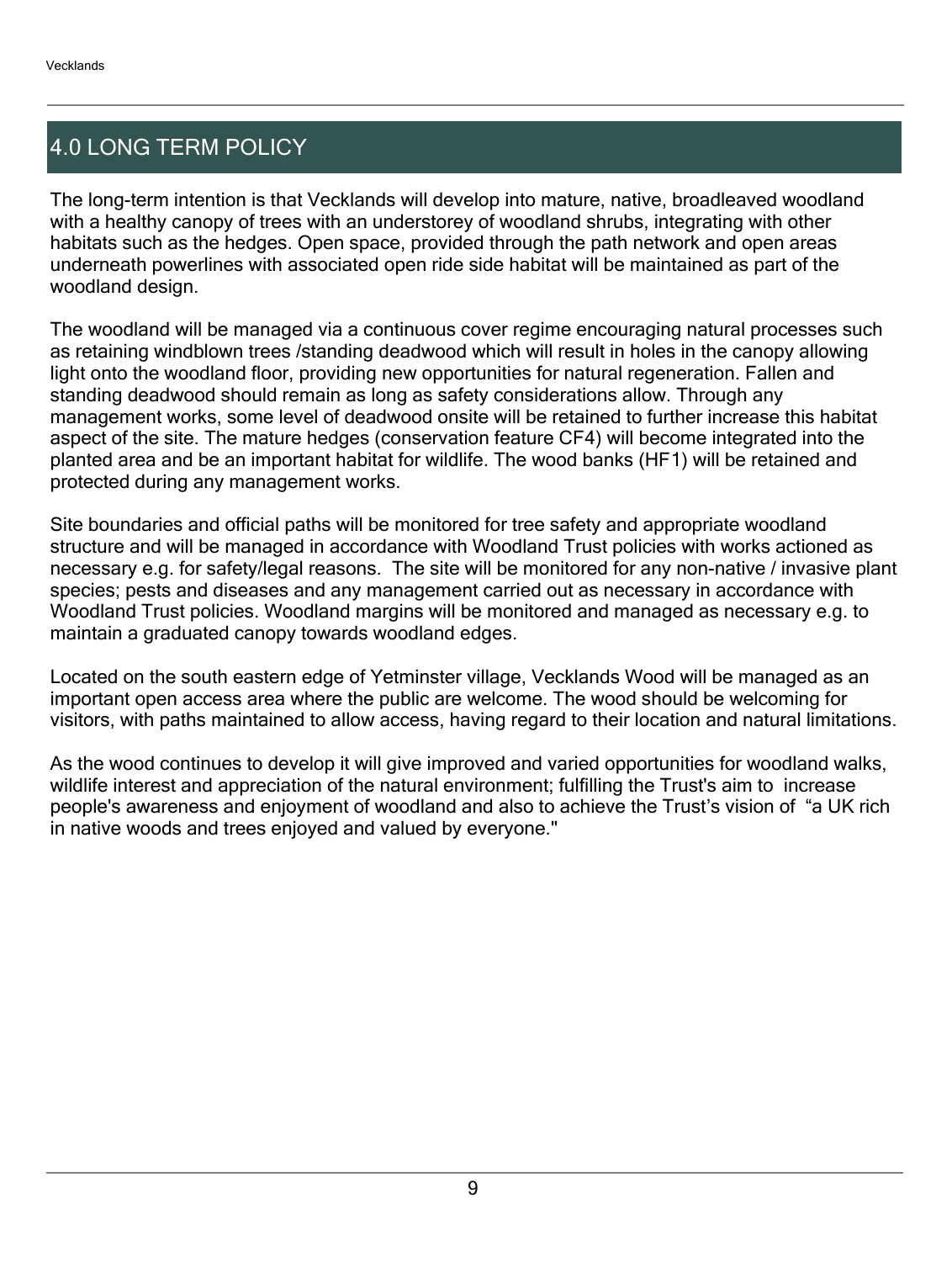## 5.0 KEY FEATURES

The Key Features of the site are identified and described below. They encapsulate what is important about the site. The short and long-term objectives are stated and any management necessary to maintain and improve the Key Feature.

## 5.1 Informal Public Access

#### **Description**

A locally well-used wood easily accessible from the village of Yetminster. Pedestrian entrances (via kissing gates) on the north side and in the south western and south eastern corners. Two public footpaths run through the site, from the south western and south eastern corners, joining and exiting the site at the northern entrance. The path layout allows circular routes and connects to the wider public footpath network. Approximately 20% of the site is open space through the path network and also underneath overhead powerlines. The open space and paths create a network of routes that provide good access to all parts of the Wood and the site is used very regularly by local people including for forest school activities. A picnic bench was installed in the south eastern corner to form the millennium feature.

The wood lies on shallow lime-rich soils (http://www.landis.org.uk/soilscapes/index.cfm) which are seasonally waterlogged. Characteristically the area is underlain mainly by Jurassic rocks which are alternations of clays, limestones and sandstones

#### **Significance**

Vecklands is surrounded by farmland and housing with the overall wider surrounding landscape being sparsely wooded. The path network allows walkers the opportunity to visit and enjoy a quiet native woodland. The public use of this wood helps fulfil the Trust's aim of inspiring everyone to enjoy and value woods and trees as it:

provides a place for people to walk;

provides opportunities for outdoor woodland management opportunities and the appreciation of the countryside/nature

Adds to the local rights of way network.

## Opportunities & Constraints

**Constraints** 

The site can be seasonally wet

Lack of parking

Factors Causing Change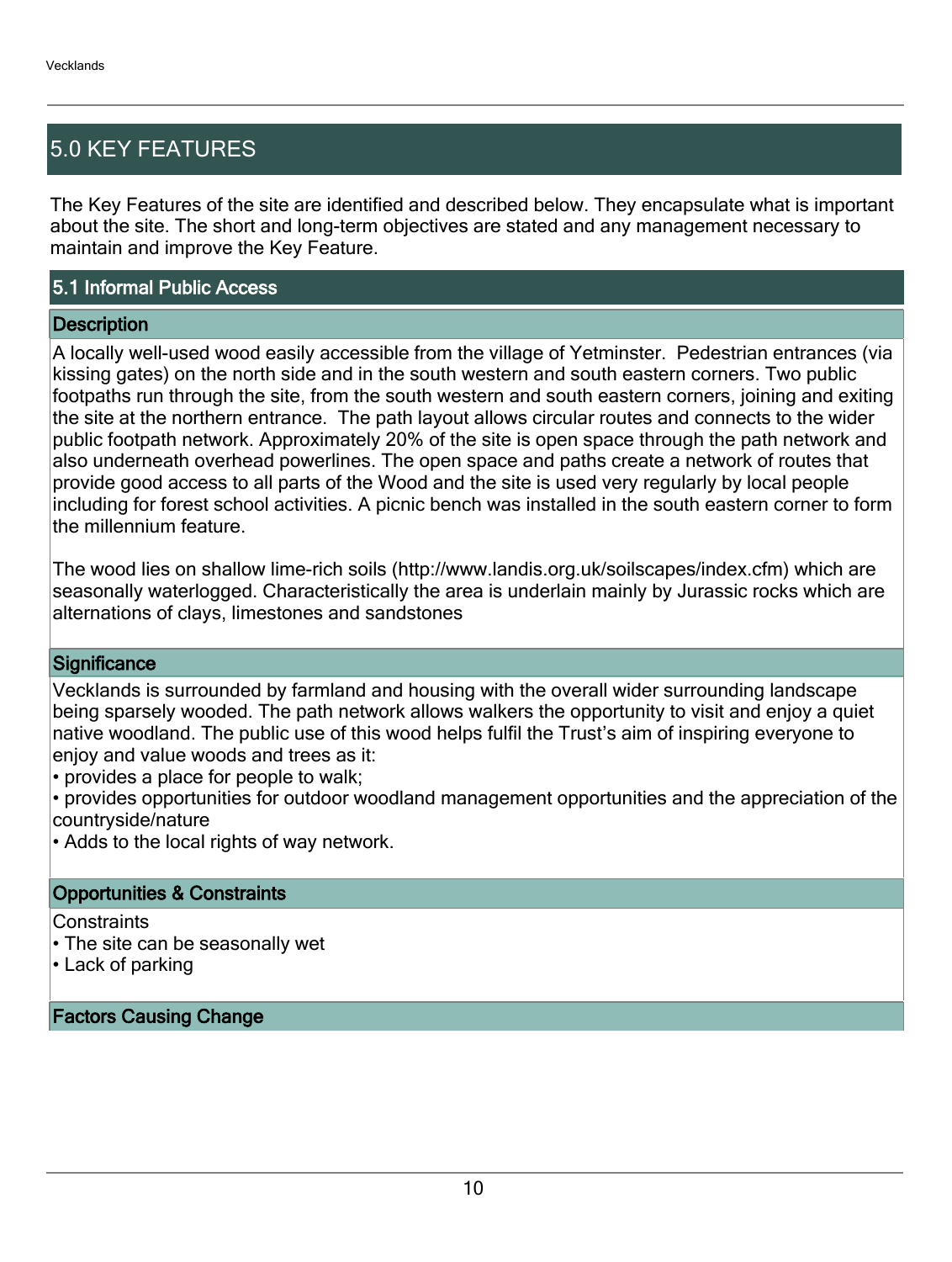• Increase or decrease in level of use - increase in numbers potentially leading to increased erosion/damage to biodiversity

Anti-social behaviour such as

Fly tipping / dumping of waste from adjacent properties

Creation of bike jumps or tracks

Vandalism to the site

Tree pests and diseases affecting the site which affects the access of the site such as potential for ash dieback to create health and safety issues.

- Canopy closure over paths making paths muddier and less accessible
- Ground conditions and level of water table / water logging.

## Long term Objective (50 years+)

A wood where entrances and the ride network, with respect to natural limitations, link to the wider rights of way and are maintained and appropriate for the level and type of use, to allow enjoyable informal public access to most parts of the wood predominantly by locals from surrounding village. The wood should continue to provide, where possible, people engagement opportunities.

## Short term management Objectives for the plan period (5 years)

Entrances and ride/path network maintained and appropriate for level and type of use, managed within the Estate Management Contract, e.g. Path cuts (including ride side flailing / coppicing when required) and entrance maintenance 3 times per year - to ensure the site remains welcoming and accessible with respect to natural limitations e.g. geology.

- Necessary tree safety works will be actioned.
- Continue to work with existing volunteers/ and interest groups to:
- maintain local community links
- continue woodland management/wildlife monitoring benefits
- utilising the notice board for relevant information such as Nature Defective activity sheets
- Monitoring of any antisocial activity (fortunately this is rare) via WT staff visits/EMC visits/ local contacts such as volunteer warden/neighbours/Forest School, who will report any issues.
- Replacement of the Millennium Feature picnic bench which has deteriorated.

Maintenance of hedge alongside northern entrance to facilitate access and create open and welcoming entrance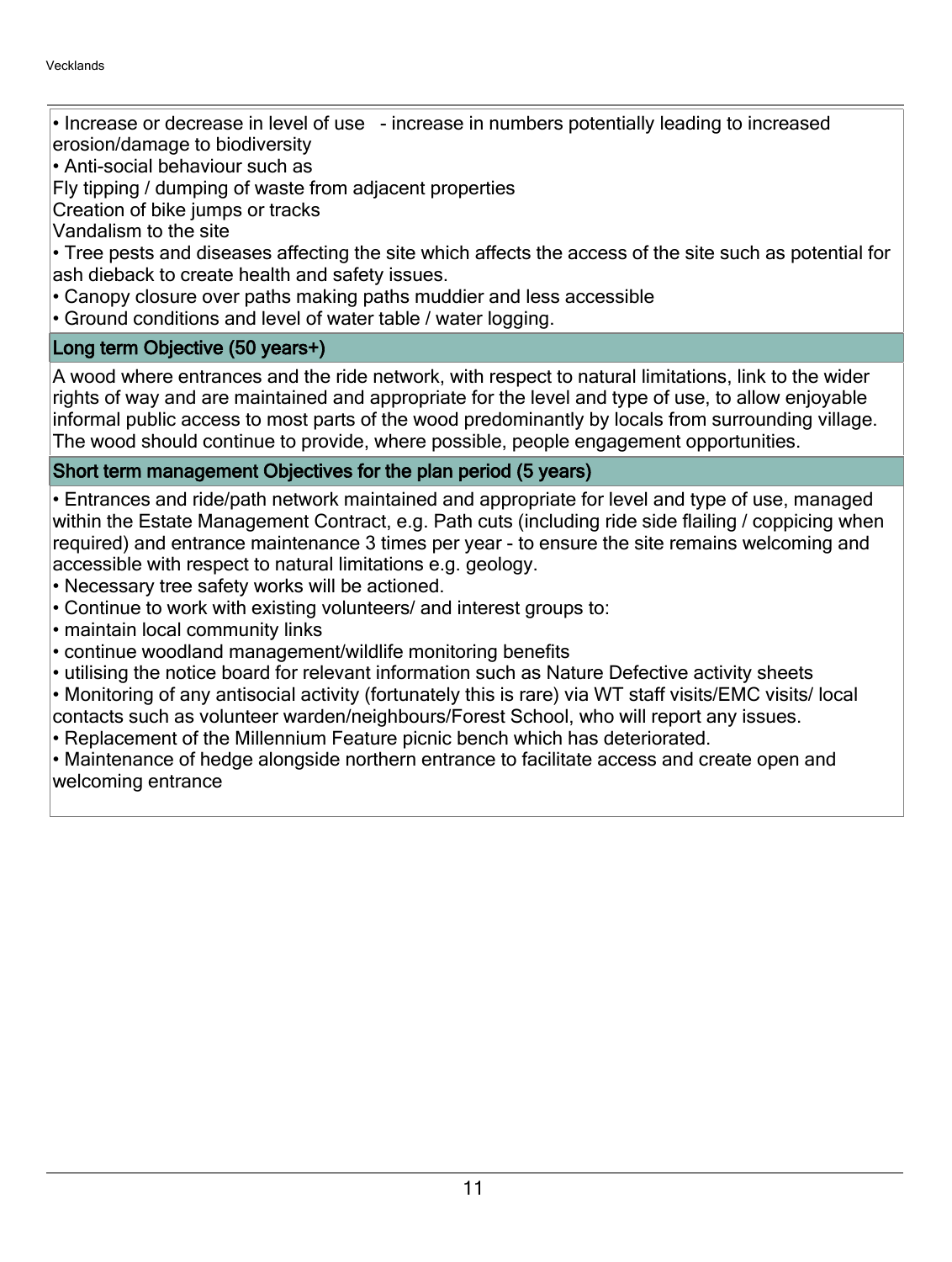## 5.2 Secondary Woodland

## **Description**

Vecklands contains a mixture of native broadleaves and shrubs, with the planted area covering approximately 80% of the whole site. The main species are oak, ash, birch, alder, cherry and willow with woody shrubs such as hazel clumped mainly on ride edges / corners. There is a grove of aspen in the north western corner of the site.

Locals were involved in the initial design and planting of the site which included three commemorative oaks planted on Remembrance Sunday 1999 - Millennium Oak, Remembrance Oak and Peace Oak. (CF 1). Planting was also undertaken by the Forest School in 2012 to mark the Jubilee (CF 2). These plantings are found in the western section of the site.

Currently the planted areas are even-aged and un-thinned, although some works to thin the aspen has been undertaken. Much of the understorey species planting was located along the edges / corners of the main planted blocks with the aim of providing a transitional structure from the high woodland to the open rides. Natural regeneration of tree species within the planted areas can be seen at varying densities although fairly low overall.

Ground flora within the planted areas is mainly more general species such as grasses / cleavers / hogweed in the more lighter canopy areas although there are some other species starting to colonise such as small areas of red campion in the south western corner. In some areas, particularly the eastern half of the site, there is still high competition from grass species. Species found here tend to be generalist species such as grasses, nettle and herb robert.

In many areas, old former farm field boundary hedgerows (CF4) including older trees and wood banks (HF1) are becoming integrated with the new plantings. These mature long-standing ecological features provide important wildlife habitat niches and a source of associated woodland flora and fauna which are gradually being able to colonise the wood as it matures. The planted areas, hedges and the path network combine to provide a good variety of habitats as well as good connectivity within the site. They also provide habitat corridors, connecting the site to the wider landscape.

Previously, management has been minimal, involving establishment of the planted trees and mowing of paths. As the site has developed, more recently, limited intervention has become more appropriate, including ride side coppicing/scrub clearance to maintain ride width and transitional edge habitat, along with thinning of trees to promote development of a diverse structure - such as thinning of aspen over recent years in the north western corner to reduce canopy height to encourage development of a graduated woodland edge . Therefore any future works e.g. to diversify structure will be achieved through an irregular Continuous Cover Forestry approach.

Ash dieback is present on site and will have a long term impact on the structure and composition of the woodland areas.

## **Significance**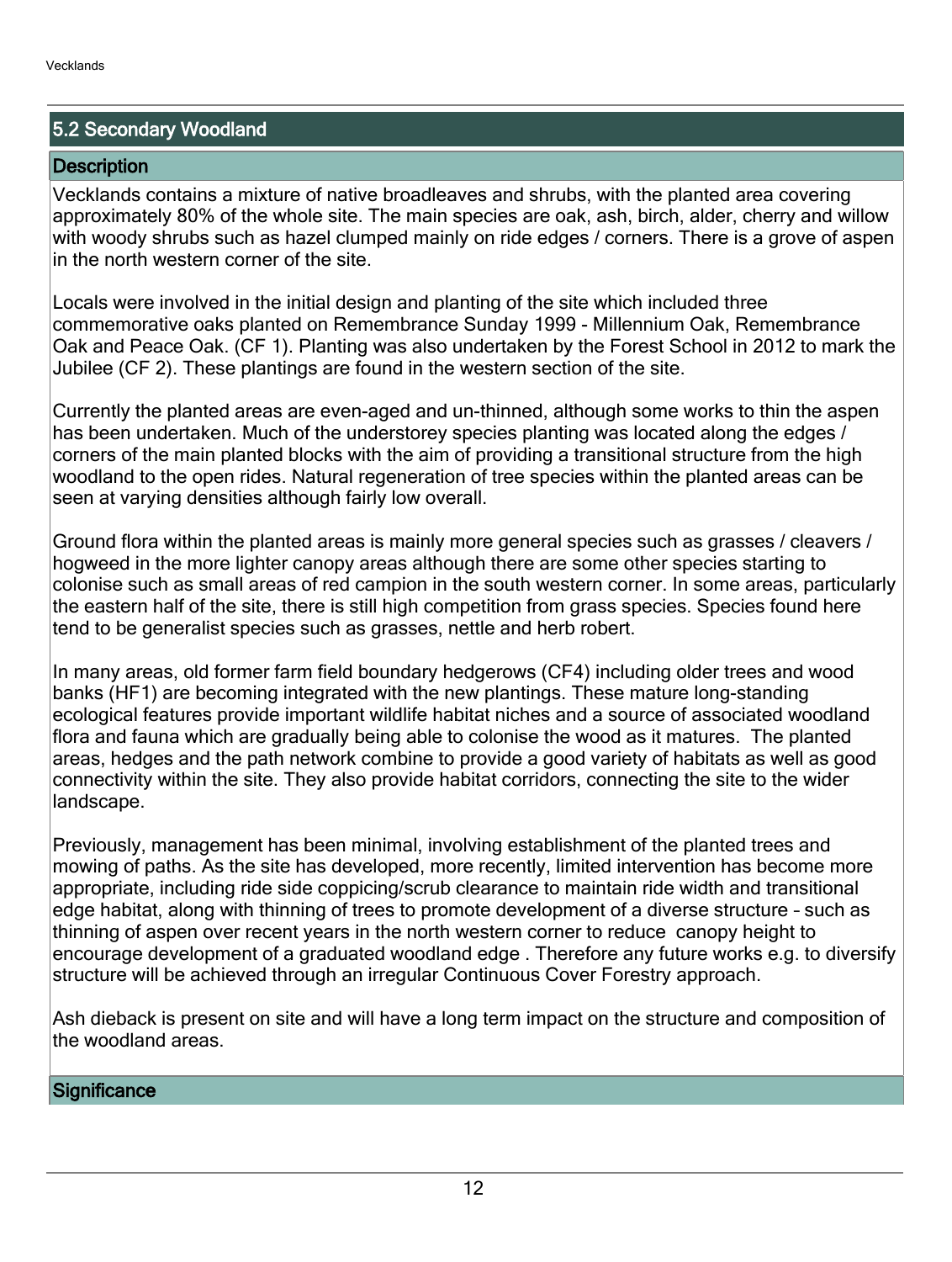The wood forms an important area of lowland mixed deciduous woodland, a UK BAP priority habitat in a landscape which is sparcely wooded, thus the site is an important refuge for woodland biodiversity. The hedgerows within the site are also a UK BAP priory habitat. The Trust's aim of creating a UK rich in native woods and trees and protecting trees, woodlands and their wildlife is adequately fulfilled in the new woodland becoming established at Vecklands.

## Opportunities & Constraints

## Opportunities:

Speed / extent / severity of ash dieback and related mortality of ash presents an opportunity to develop a more varied stand structure across the site either naturally or through limited intervention. Constraints:

Public access means safety is a key issue during management works

Historic features and conservation features to consider when undertaking any management works to ensure these are not damaged by any site works

## Factors Causing Change

Deer browsing, if severe will damage success of natural regeneration

• Invasive non-native species taking hold

Pest and diseases - Ash dieback is evident and will likely have a significant impact on the future composition and structure of the woodland blocks as well as the wider biodiversity of the site. However, alternatives species are already present on site.

• High levels of competition from coarse vegetation nettles/grass/brambles inhibiting natural tree regeneration

## Long term Objective (50 years+)

Healthy, mature and attractive mixed native broadleaved woodland with a diverse structure supporting a wide range of species and associated habitats and providing wider connectivity within the adjacent landscape. The site will have regenerating understory and ground flora with retention of approximately 20% open space with graduated wood edges. This will be created and maintained largely through natural processes with limited intervention where necessary.

## Short term management Objectives for the plan period (5 years)

Operational Objective:

A mixed native broadleaf woodland, managed as high forest, through limited intervention with a diverse understorey of trees, shrubs and developing a varied ground flora.

Work Programme:

- Tree safety zone A inspections in accordance with Woodland Trust guidance.

- Monitoring development of extent and severity of ash-dieback with assessment /implementation of any necessary works such as felling / supplementary planting to address any safety issues / promote structural diversity / maintain long term canopy.

- Thinning of aspen in NW corner to develop a graduated woodland edge

- Works to restructure / encourage regeneration as required (assessed through Woodland Condition Assessment, extent/severity/progress of ash dieback and site visits such as tree safety checks.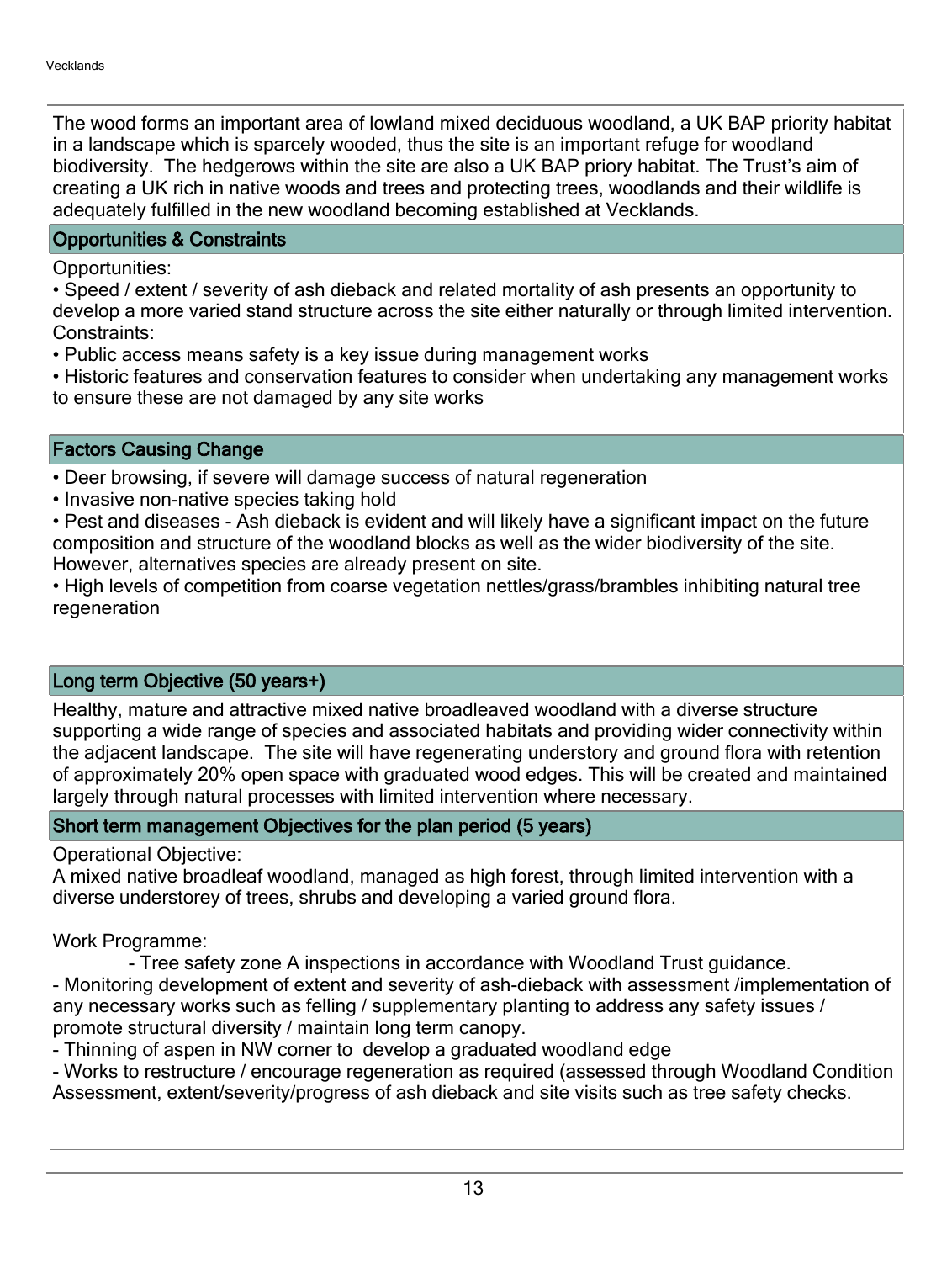| <b>6.0 WORK PROGRAMME</b> |                     |                    |        |  |  |  |
|---------------------------|---------------------|--------------------|--------|--|--|--|
| Year                      | <b>Type of Work</b> | <b>Description</b> | Due By |  |  |  |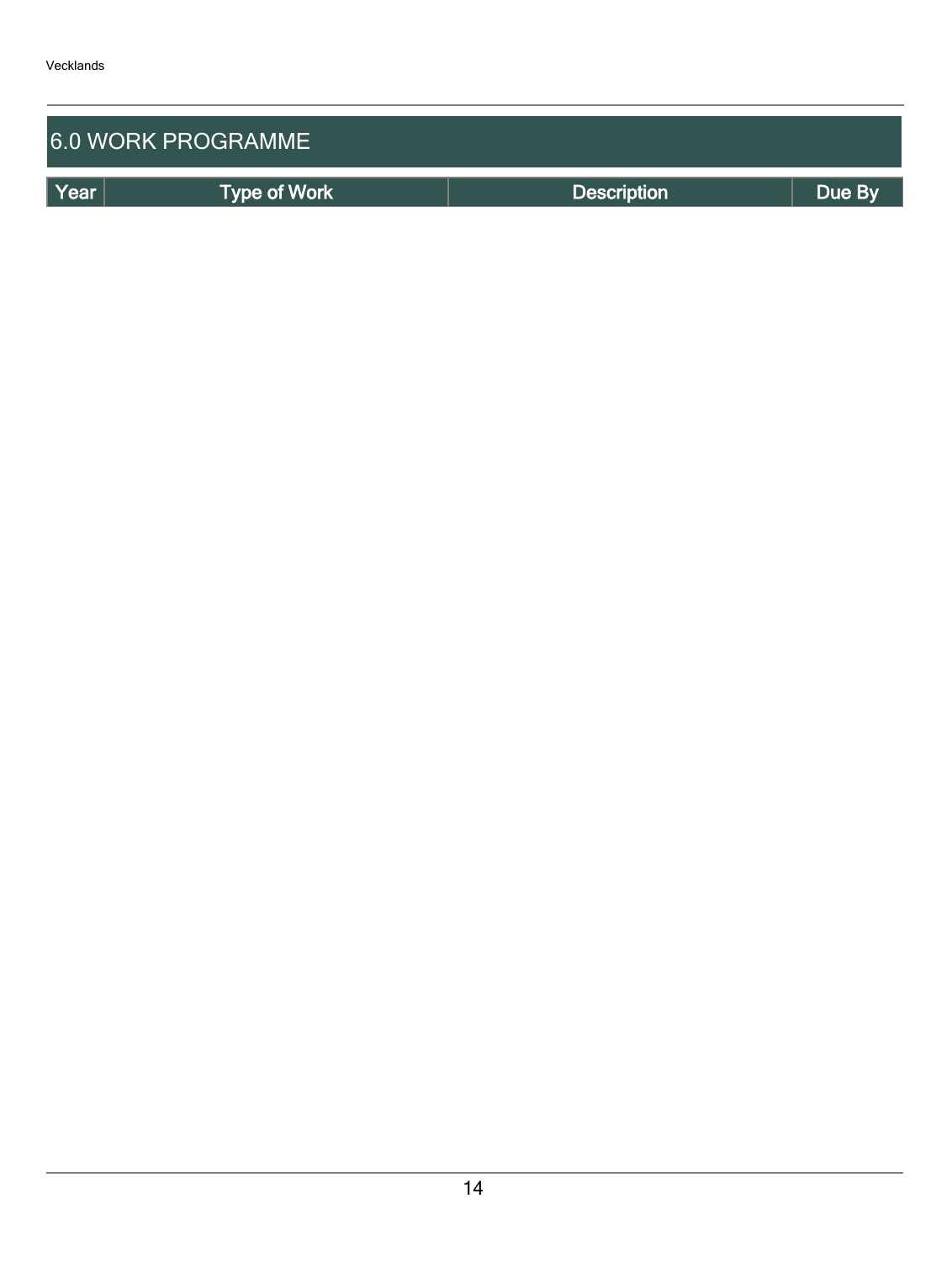## APPENDIX 1: COMPARTMENT DESCRIPTIONS

| Cpt<br>No. | <b>Area</b><br>(ha) | <b>Main</b><br><b>Species</b> | Year | Management<br>Regime | <b>Major</b><br>Management<br><b>Constraints</b>           | <b>Key Features</b><br><b>Present</b>               | <b>Designations</b> |
|------------|---------------------|-------------------------------|------|----------------------|------------------------------------------------------------|-----------------------------------------------------|---------------------|
| '1a        | 5.90 Ash            |                               |      | 1999 High forest     | Sensitive<br>habitats/species<br>on or adjacent to<br>site | Informal Public<br>Access,<br>Secondary<br>Woodland |                     |

Compartment 1a covers the whole site.

It contains mixed native broadleaves planted in 1998 / 1999 at 2.1 m x 2.1 m spacing (2250 trees / ha) in sinuous lines. The bulk of the site contains an intimate mix of oak, ash, birch, alder, cherry and willow with woody shrubs on ride edges / corners with a solid grove of aspen in the NW corner. This young woodland has established well and regeneration of trees is beginning in some areas. Where ash is the dominant canopy species, generalist species such as grass, nettles and cleavers are dominant.

Several mature hedgerows (conservation feature CF4) are contained within the site as well as forming the southern boundary often spreading by suckering into the nearby rides / planted areas, particularly where blackthorn is present. These older hedgerows are generally well developed and contain scattered mature trees providing excellent existing wildlife habitats. Two of these hedges run on top of wood banks, running north/south and the more northerly of the two east/west hedges.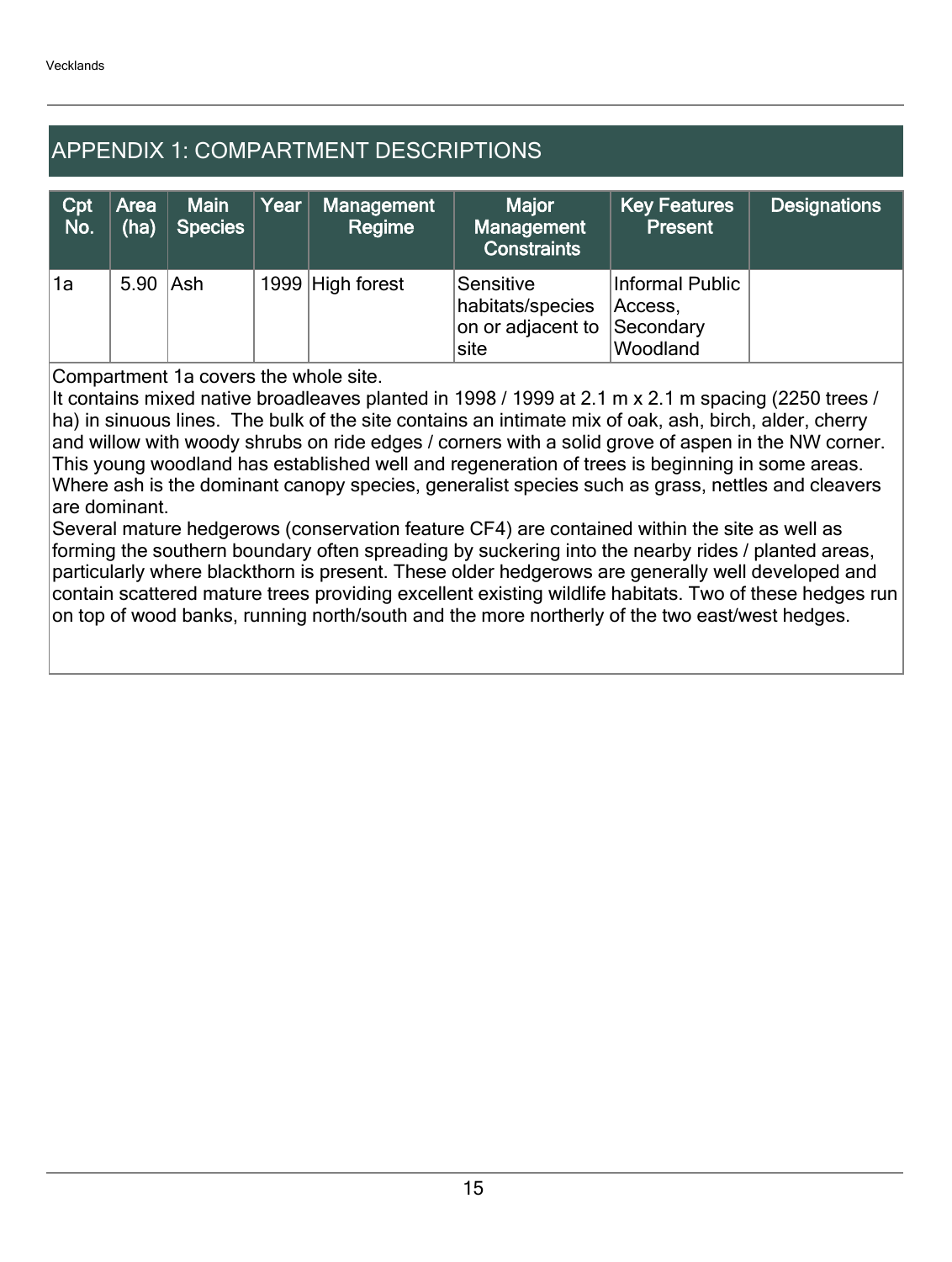## Appendix 2: Harvesting operations (20 years)

| Forecast<br>Year | $\mathsf{Cpt}$ | <b>Operation Type</b> | <b>Work Area</b><br>(ha) | <b>Estimated</b><br>vol/ha | <b>Estimated total</b><br><b>vol.</b> |
|------------------|----------------|-----------------------|--------------------------|----------------------------|---------------------------------------|
| 2020             | 1a             | `hin                  | 0.02                     | 455                        | $\mid$ 9.100000381469 $\mid$<br>73    |
| 2025             | 1a             | null                  | 5.90                     | 51                         | 300                                   |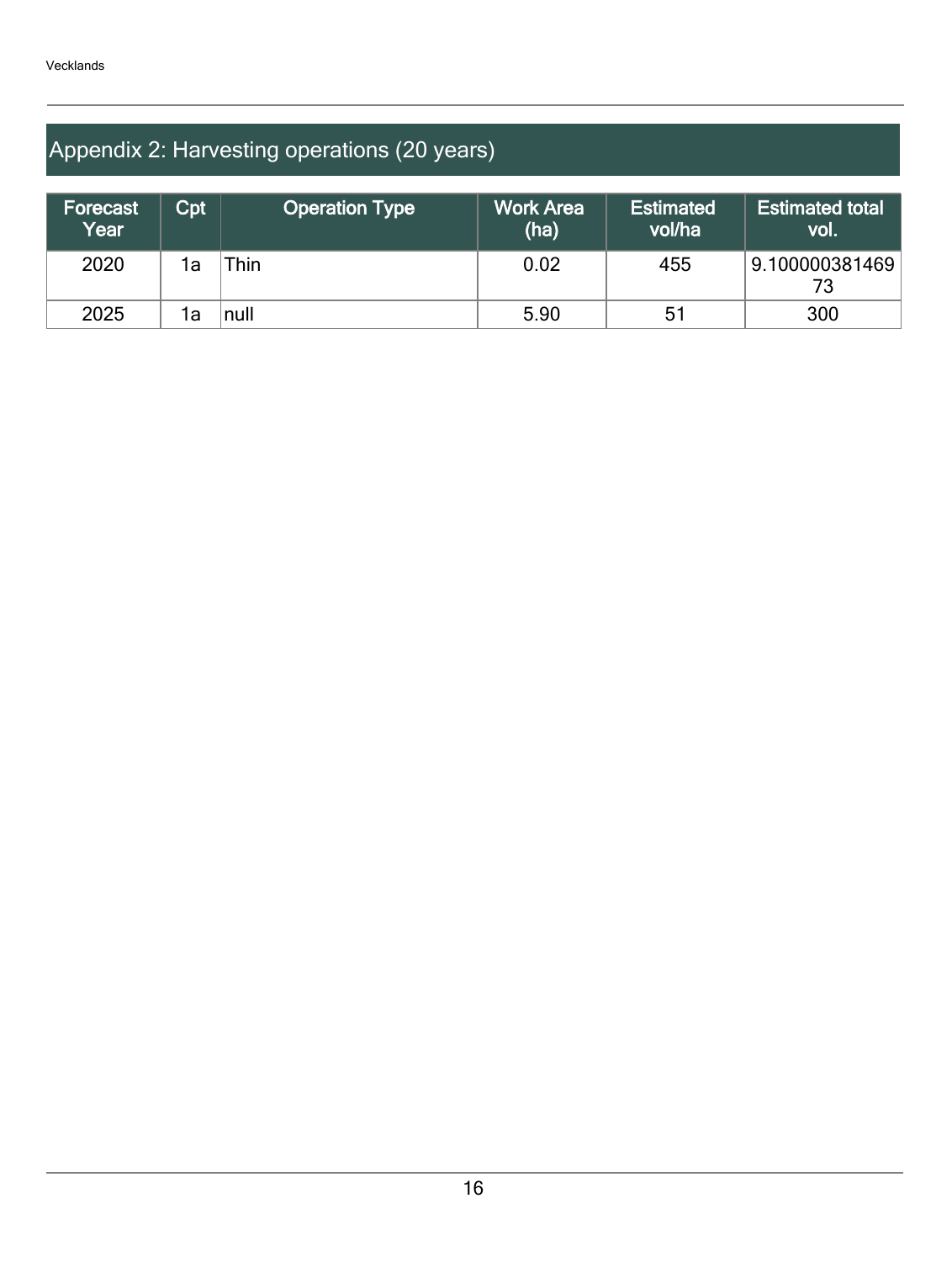## **GLOSSARY**

## Ancient Woodland

Ancient woods are defined as those where there has been continuous woodland cover since at least 1600 AD. In Scotland ancient woods are defined strictly as sites shown as semi-natural woodland on the 'Roy' maps (a military survey carried out in 1750 AD, which is the best source of historical map evidence) and as woodland all subsequent maps. However, they have been combined with long-established woods of semi-natural origin (originating from between 1750 and 1860) into a single category of Ancient Semi-Natural Woodland to take account of uncertainties in their identification. Ancient woods include Ancient Semi-Natural Woodland and plantations on Ancient Woodland Sites (see below). May support many species that are only found in ancient woodland.

## Ancient Semi - Natural Woodland

Stands in ancient woods defined as those consisting predominantly of native trees and shrubs that have not obviously been planted, which have arisen from natural regeneration or coppice regrowth.

## Ancient Woodland Site

Stands in ancient woods that have been converted to plantations, of coniferous, broadleaved or mixed species, usually for timber production, including plantations of native species planted so closely together that any semi-natural elements of the understorey have been suppressed.

## Beating Up

Replacing any newly planted trees that have died in the first few years after planting.

## **Broadleaf**

A tree having broad leaves (such as oak) rather than needles found on conifers (such as Scots pine).

## **Canopy**

The uppermost layer of vegetation in a woodland, or the upper foliage and branches of an individual tree.

## Clearfell

Felling of all trees within a defined area.

## **Compartment**

Permanent management division of a woodland, usually defined on site by permanent features such as roads. See Sub-compartments.

## **Conifer**

A tree having needles, rather than broadleaves, and typically bearing cones.

## Continuous Cover forestry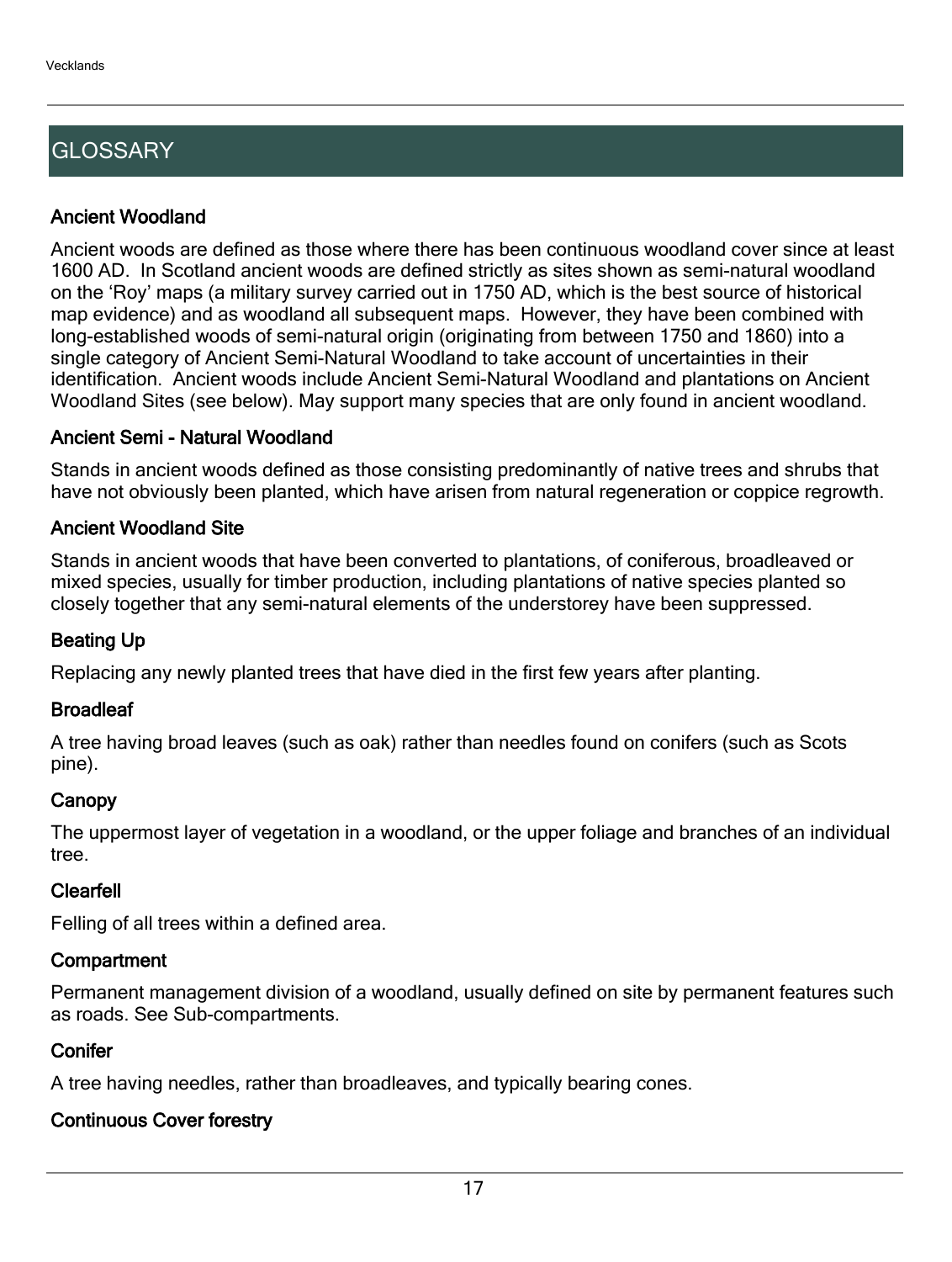A term used for managing woods to ensure that there are groups or individual trees of different ages scattered over the whole wood and that some mature tree cover is always maintained. Management is by repeated thinning and no large areas are ever completely felled all at once.

## **Coppice**

Trees which are cut back to ground levels at regular intervals (3-25 years).

## Exotic (non-native) Species

Species originating from other countries (or other parts of the UK) that have been introduced by humans, deliberately or accidentally.

## Field Layer

Layer of small, non-woody herbaceous plants such as bluebells.

## Group Fell

The felling of a small group of trees, often to promote natural regeneration or allow planting.

## Long Term Retention

Discrete groups of trees (or in some cases single trees) that are retained significantly past their economic felling age. Operations may still be carried out within them and thinning is often necessary to maintain stability.

## Minimum Intervention

Areas where no operations (such as thinning) will take place other than to protect public safety or possibly to control invasive exotic species.

## Mixed Woodland

Woodland made up of broadleaved and coniferous trees.

## National vegetation classification (NVC)

A classification scheme that allows an area of vegetation to be assigned to the standardised type that best matches the combination of plant species that it contains. All woodlands in the UK can be described as being one of 18 main woodland types (W1 - W18), which principally reflect soil and climatic conditions. For example, Upland Oakwoods are type W11, and normally occur on well drained infertile soils in the cooler and wetter north and west of Britain. Each main type can be subdivided into numerous subtypes. Most real woods contain more than one type or sub-type and inevitably some woods are intermediate in character and can't be properly described by any sub type.

## Native Species

Species that arrived in Britain without human assistance.

## Natural Regeneration

Naturally grown trees from seeds falling from mature trees. Also regeneration from coppicing and suckering.